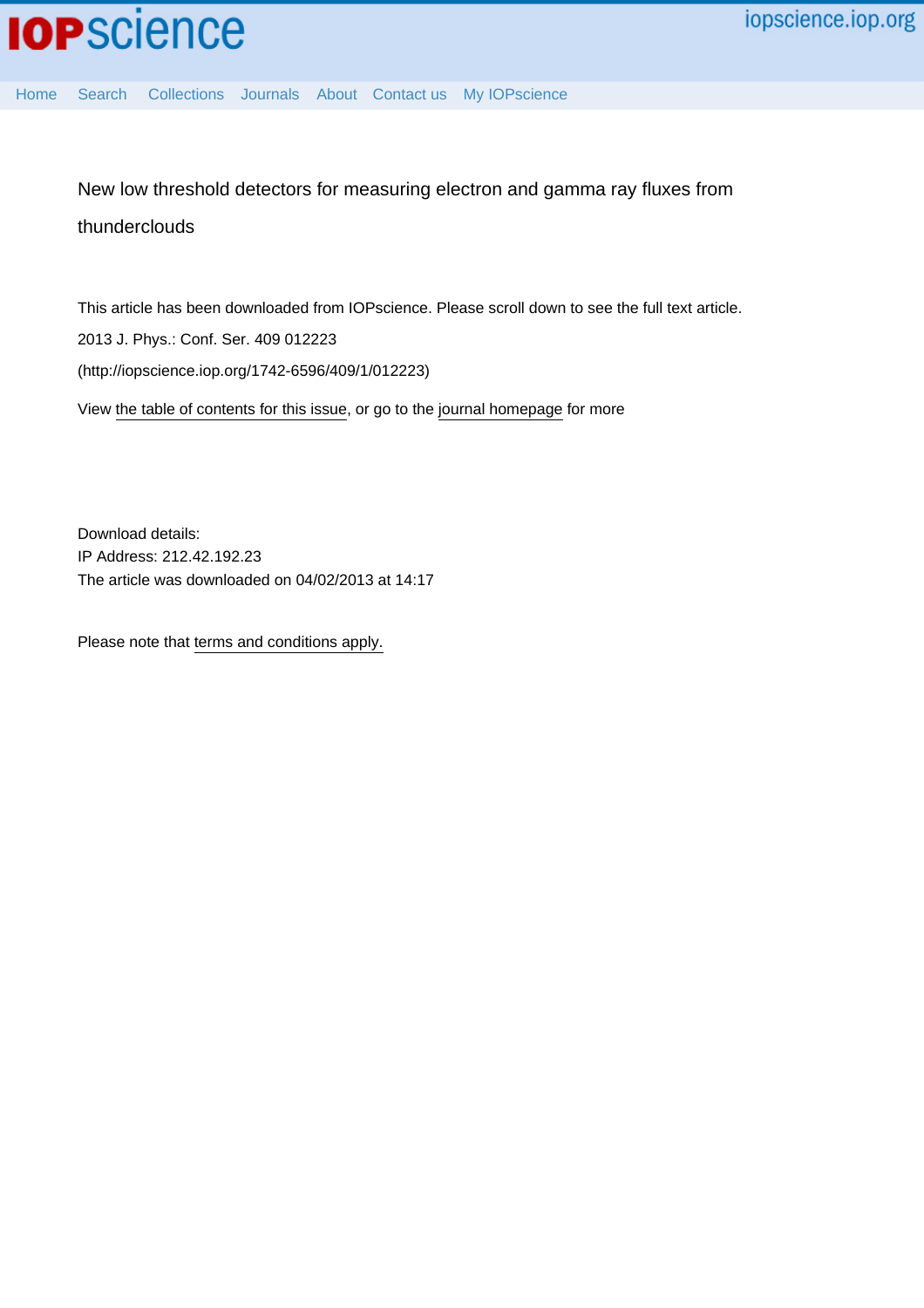# **New low threshold detectors for measuring electron and gamma ray fluxes from thunderclouds**

# **Karen Arakelyan, Karen Avakyan, Ashot Chilingarian, Ara Daryan, Laura**

**Melkumyan, David Pokhsraryan, David Sargsyan** 

Yerevan Physics Institute

chili@aragats.am

**Abstract**. Strong electric fields inside thunderclouds give rise to enhanced fluxes of high-energy electrons and, consequently, gamma rays and neutrons. During thunderstorms at mountain Aragats, [hundreds](mailto:chili@aragats.am) of Thunderstorm Ground Enhancements (TGEs) comprising millions of energetic electrons and gamma rays, as well as neutrons, were detected at Aragats Space Environmental Center (ASEC) on 3200 m altitude. The energy spectra of the electrons have an exponential shape and extend in energy range 2- 30 MeV. Recovered energy spectra of the gamma rays is also exponential in energy range 2-10 MeV, then turns to power law and is extending up to 100 MeV. It is of upmost importance to research energy spectra of TGE electrons and gamma rays from the lowest possible energies to clarify the shape of energy spectra and huge multiplication of the avalanche particles. The particle detectors operated at ASEC was designed for the registration of solar modulation effects and the lowering energy threshold was not of first importance. Thus, particle detectors have energy threshold of 7-10 MeV. The new generation of ASEC detectors comprises from 1 and 3 cm thick molded plastic scintillators arranged in stacks (3cm and 1cm STAND detectors) and in cubical structures surrounded thick scintillators and NaI crystals for purification of detected neutral flux (Cube 1 cm and Cube 3 cm detectors). In presented paper we describe new detectors and analyze their operational characteristics, as well as provide examples of TGE detection with new techniques.

#### **1. Design of the STAND stacked detector**

"STAND" detector comprise of three-layer assembly of 1 cm thick 1 m2 sensitive area molded plastic scintillators one above the other and one 3 cm thick scintillator located aside (Figure 1). Detector operates in particle counter regime1. Outdoors location, 1-cm thickness and three-layer design allow to measure flux of TGE electrons with 3 different energy thresholds starting from 1.5 MeV and to recover integral spectrum of TGE electrons. Light from scintillator by optical spectrum-shifter fibers is reradiated to the long-wavelength region and passed to the FEU-115M type photomultiplier (PM). Maximum of luminescence is on about 420nm wavelength and luminescence time is about 2.3 ns (http://www.ihep.su/). The tuning of STAND detector consists in selections of PM high voltage and discrimination threshold. The threshold should be chosen to guarantee both high efficiency of signal detection and maximal suppression of noise. Tuning of STAND was made by means of the 8-channel signal analyzer developed in CRD for online experimental data processing in real time [1]. Proper tuning of the [detector provides 98-99](http://www.ihep.su/))% signal detection efficiency simultaneously suppressing electronic noise down to 1-2%. The SEVAN DAQ along with separate channel counts is measuring and storing all coincidences of the detector channels. Coincidence "111" means that all 3 layers register particle, minimal energy of charged particles giving signal in all 3 layers should be ~10 MeV;

<sup>&</sup>lt;sup>1</sup> 4-layered 3 cm thick version of STAND also measures 1-minute histograms of the energy deposit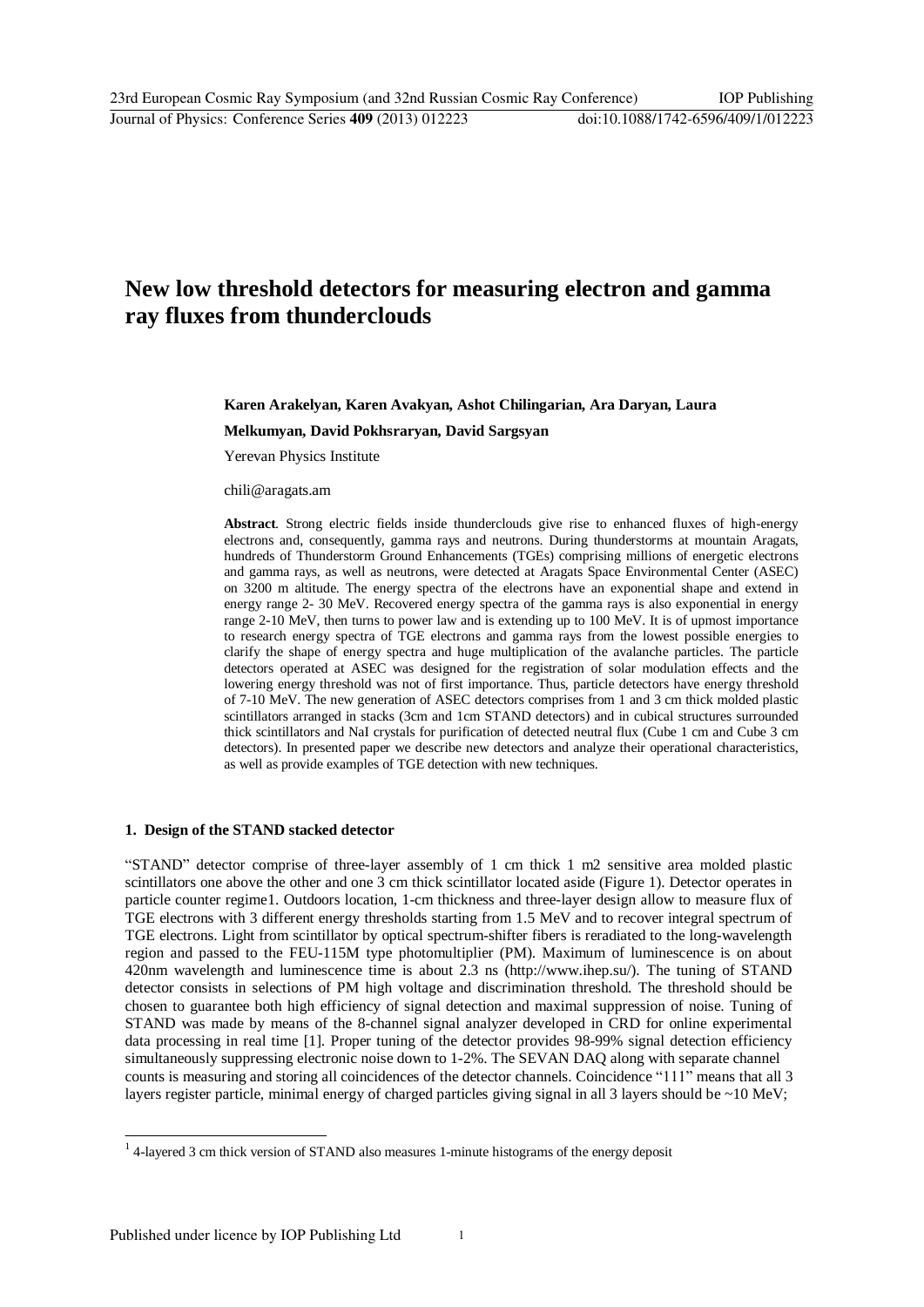coincidence "100" means that only upper detector register particle – we estimate the minimal energy of this coincidence to be ~1.5 MeV. The energy threshold of 3cm thick scintillators is ~5MeV.



Figure 1.Stand assembly and design of 1 cm thick molded plastic scintillator with optical spectrum-shifter fibers; details of detector construction see in [2].

# **2. CUBE scintillator assembly design**

The CUBE assembly (Figure 2) consists of two 20cm thick scintillation detectors of 0.25 m<sup>2</sup> area each surrounded by 1cm thick  $1 \text{ m}^2$  area scintillators. This design ensures that no particle can hit the inside 20cm Detectors without passing through at least one of 1cm scintillators.



Figure 2.CUBE assembly design.

The 20cm thick plastic scintillator with 0.25 sq. meter area is overviewed by the photomultiplier (PM) ФЭУ-49 with large cathode, operating in low-noise operation mode. Surrounding detectors (6 units) are 1 cm thick molded plastic scintillators fabricated in High Energy Institute of Russian academy of sciences.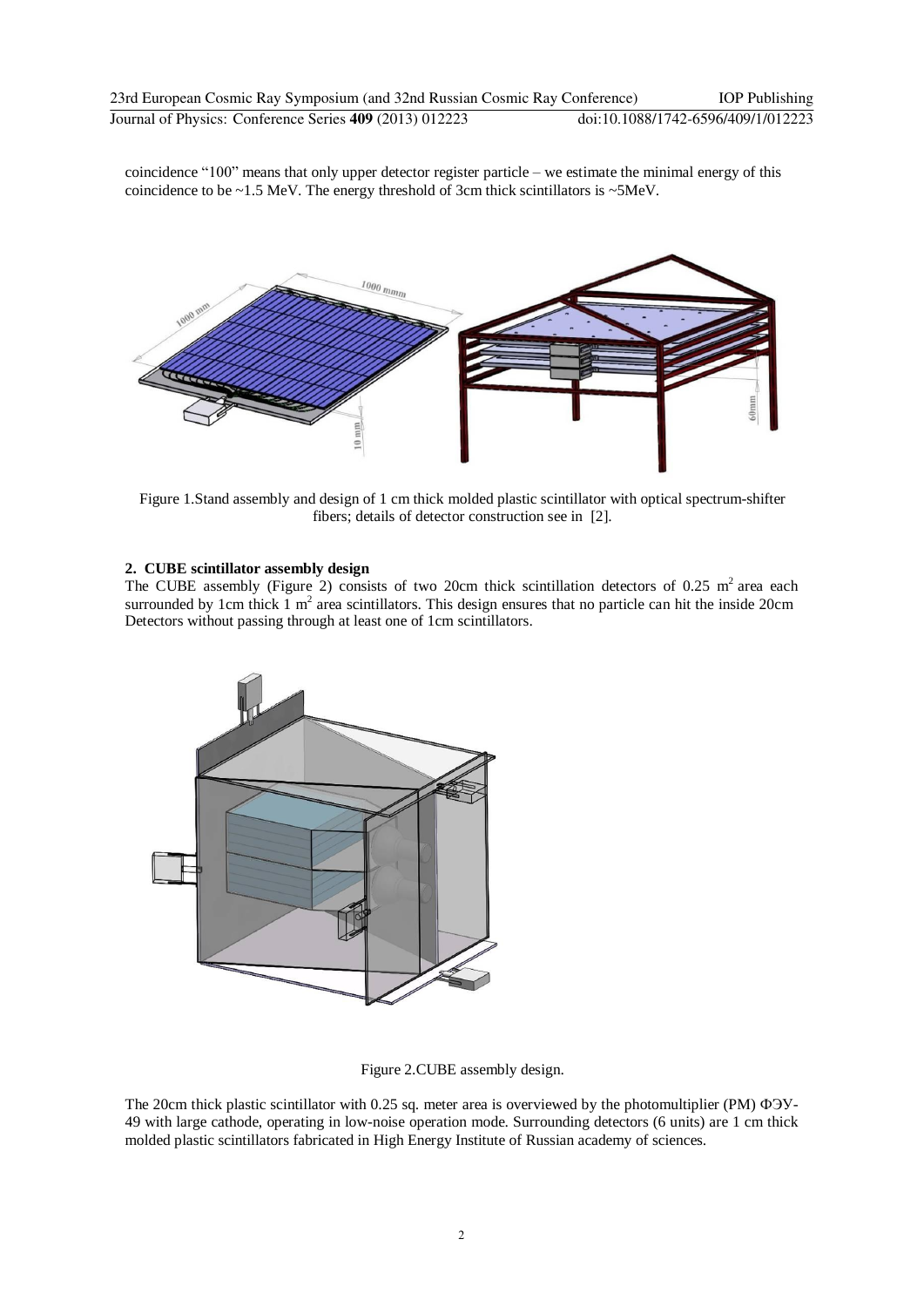| 23rd European Cosmic Ray Symposium (and 32nd Russian Cosmic Ray Conference) | <b>IOP</b> Publishing              |
|-----------------------------------------------------------------------------|------------------------------------|
| Journal of Physics: Conference Series 409 (2013) 012223                     | doi:10.1088/1742-6596/409/1/012223 |

The efficiency of neutral component detection by 1cm scintillators calculated by Monte-Carlo simulation is  $\sim$ 2% and weakly depends on energy of gamma ray. The energy deposit of passing muons in 20 cm thick plastic scintillator is ~40 MeV. Taking into account construction material of detector (2 mm plastic and 1 cm thick scintillator above, detection threshold is estimated to be about 9 MeV. The efficiency of gamma ray detection by 20 cm thick scintillator was calculated by GEANT3 code, in the range 10 - 120 MeV. Obtained efficiency of gamma ray registration equals ~30% and weakly depends on energy. Efficiency of neutron detection in the range 4-100 MeV, in 20 cm thick scintillator is ~27%. CUBE assembly has been tested in Yerevan at 1000 m. a.s.l. and in 2010 installed at high altitude "Aragats" research station (3200 m a.s.l.). It has been included into Aragats Space Enviromental Center (ASEC, [3]) since September 15, 2010; the on-line time series are available from the CRD portal: http://adei.crd.yerphi.am/adei/.

#### **3. TGE event at October 4, 2010.**

A huge TGE event has been recorded by ASEC particle detectors in October 4, 2010 [4]. The count rate enhancement at maximum minute (18:23 UT) amounts to 232%, 229% and 190% for top, middle and bottom STAND layers respectively (Fig. 3). The total number of additional particles registered in that minute was 103873, 111941 and 73279 accordingly. The total number of TGE particles registered in the 3cm detector amounts to 91200 that is 267% enhancement. The enhancement varies in layers of STAND due to difference in energy thresholds.



Figure 3. Count rate enhancements for STAND assembly's detectors.

CUBE count rate enhancement at maximum minute (18:23 UT) amounts to 390% and 304% for detectors #7 and #8 respectively (Figure 4). Lower count rate of bottom detector is connected with additional matter above it, which causes attenuation of the gamma ray flux. Number of TGE particles detected by upper thick scintillator (detector surface 0.25 m<sup>2</sup>, see Figure 19) at 18:23, 4 October 2010 was N (20cm) = 43,439 with veto and N'(20 cm) = 44,956 without veto, the difference is  $N - N^{\nu} = 1517$ . By these counts we recover the flux (number of particles per m<sup>2</sup> per minute) of gamma rays  $n_g$  above the detector (see details in [5]) by solving the inverse problem of cosmic rays:

 $dE/dn = 5.4e+07* exp(-0.25*E)$  for the energy range of 5-10 MeV;

 $dE/dn = 1.93e+08 * E^{-3.3}$  for the energy range of 10-50MeV.